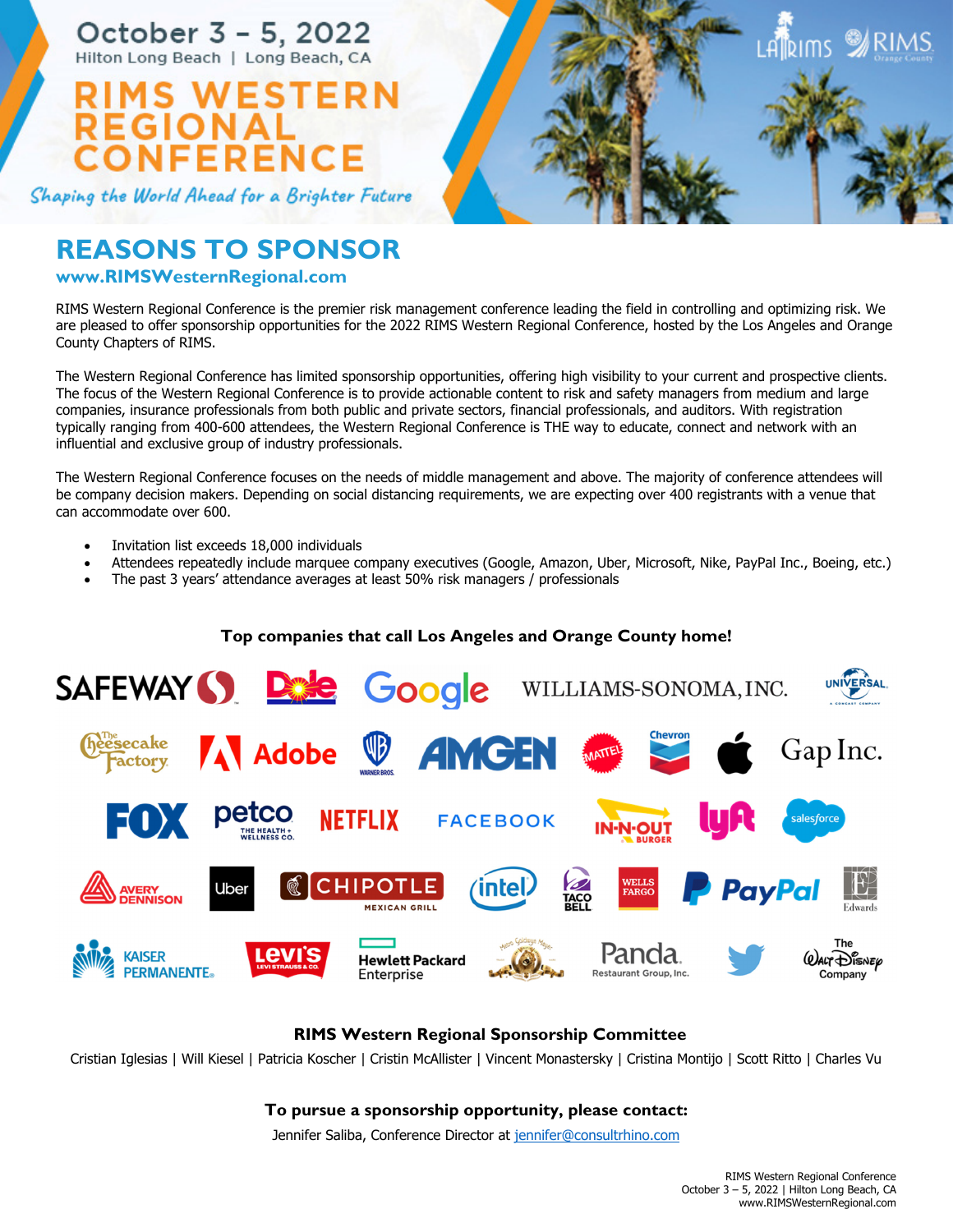# **2022 RIMS Western Regional Sponsor Benefits**

October 3 – 5, 2022 | Hilton Long Beach, CA

| www.RIMSWesternRegional.com                                                                                                                                                          | <b>SOLD OUT</b><br>Title Sponsor<br>\$12,000 |                                   |                                    |                                          |                             |
|--------------------------------------------------------------------------------------------------------------------------------------------------------------------------------------|----------------------------------------------|-----------------------------------|------------------------------------|------------------------------------------|-----------------------------|
| Company listed as presenting sponsor<br>(logo listed on home page and in all email communications)                                                                                   | <b>Exclusive Benefit</b>                     |                                   |                                    |                                          |                             |
| Opportunity to provide daily conference welcome comments and commercial                                                                                                              | <b>Exclusive Benefit</b>                     | 1 remaining                       |                                    |                                          |                             |
| Pop Up Banner at Cocktail Receptions<br>(sponsor must provide banners)                                                                                                               | <b>Included</b>                              | Platinum<br>\$8,000               |                                    |                                          |                             |
| Ability to own and coordinate in-person or recorded concurrent session<br>(topic must be approved by WRC speaker committee in advance)                                               | <b>Included</b>                              | Included                          |                                    |                                          |                             |
| Email to conference attendees                                                                                                                                                        | Before & After                               | Before OR After                   | 1 remaining                        |                                          |                             |
| Introduction with 2 min. Podium Comments                                                                                                                                             | <b>Keynote Session</b>                       | <b>Keynote Session</b>            | Gold<br>\$6,000                    |                                          |                             |
| Receipt of attendee list, provided 2 weeks prior and 48 hours post conference<br>(includes company, title, name and mailing address when available, emails provided post-conference) | <b>Included</b>                              | <b>Included</b>                   | <b>Included</b>                    | 5 remaining                              |                             |
| Advertisement on Electronic Banner Display<br>(16:9 widescreen electronic display in main conference area)                                                                           | 3x rotation                                  | 2x rotation                       | 1x rotation                        | Silver<br>\$4,000                        |                             |
| Recognition during conference remarks                                                                                                                                                | Logo<br><b>Full Screen</b>                   | Large Logo<br><b>Screen Share</b> | Medium Logo<br><b>Screen Share</b> | <b>Small Logo</b><br><b>Screen Share</b> |                             |
| Color advertisement in event catalog                                                                                                                                                 | <b>Full Page</b>                             | $1/2$ Page                        | $1/4$ Page                         | Footer Ad.<br>$(1x8$ inches)             |                             |
| Social media marketing<br>(16:9 widescreen electronic display in main conference area)                                                                                               | 4 posts                                      | 3 posts                           | 2 posts                            | 1 post                                   | 8 remaining                 |
| Company verbiage on event website                                                                                                                                                    | 100 words                                    | 50 words                          | 25 words                           | ContactInfo. Only                        | Exhibitor<br>\$3,000        |
| Participation in Exhibit Hall *                                                                                                                                                      | <b>Premier Placement</b>                     | <b>Premier Placement</b>          | Included                           | Included                                 | <b>Included</b>             |
| Complementary conference attendee(s)                                                                                                                                                 | $\overline{4}$                               | 3                                 | 2                                  | $\overline{2}$                           | $\mathbf{1}$                |
| Logo on event website                                                                                                                                                                | Logo on<br>Home Page                         | Large Logo<br><b>Sponsor Tab</b>  | Medium Logo<br>Sponsor Tab         | Small Logo<br>Sponsor Tab                | Company<br><b>Text Only</b> |

#### **Gold Exclusive Sponsor Benefit** (gold benefits noted above plus select one item below, based on availability) Keynote Session Introduction with 2 min. Podium Comments

Ability to contribute panelist in a concurrent session the WRC speaker committee coordinates

(2:1 practitioner to service provider ratio must be obtained)

\* Sponsorship of Monday networking reception

\* Sponsorship of Tuesday networking reception

#### **Silver Exclusive Sponsor Benefit** (silver benefits noted above plus select one item below, based on availability) Introduction of concurrent session

Morning coffee bar, break or lunch sponsor, podium recognition and logo on packaging

### **Social Media Benefit by Sponsor Level**

**Title:** company logo, 1 additional image and sponsor determined text for 4 LinkedIn Posts 4 posts total, maximum number of characters allowed for LinkedIn

**Platinum:** company logo, 1 additional image and sponsor determined text for 3 LinkedIn Posts 3 posts total, maximum number of characters allowed for LinkedIn

**Gold:** company logo only, 1 additional image and sponsor determined text for 2 LinkedIn Posts 2 posts total, maximum number of characters allowed for LinkedIn

**Silver:** company logo, 1 additional image and sponsor determined text for 1 LinkedIn Posts 1 posts total, maximum number of characters allowed for LinkedIn

### **IMPORTANT:**

Sponsorship introduction selection order is based on sponsorship level and date sponsorship agreement is received.

\* Sponsor led session topics must be approved by the speaker committee.